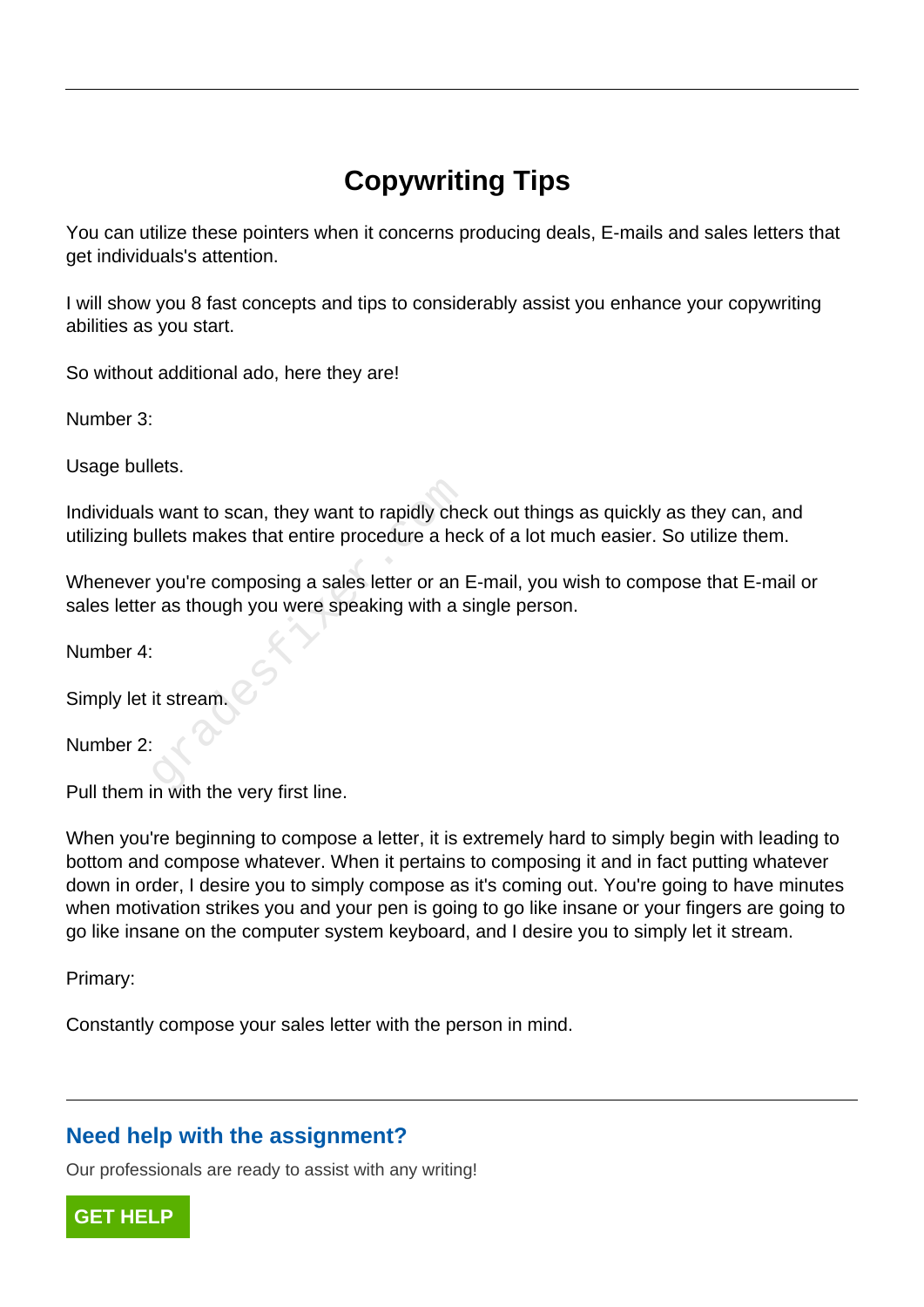#### Number 7:

I desire you to worry the advantages and not the functions.

You've got to produce interest with the reader, the initial line that they check out.

I desire you to put yourself in the shoes of the individual reading your interaction piece

The primary concern that they're going to be asking is: What's in it for me? You need to resolve those things, and you've got to worry the advantages of your specific interaction piece that you're aiming to utilize.

Number 8:

I desire you to keep the reader interested.

So there you have it ... 8 fast suggestions to enhance your copywriting abilities. This is not the be all and end all of the copywriting strategies however they will certainly assist you to leap over a few of the difficulties that are standing in your method!

I quickly discussed this in among the earlier points. However, it's a lot easier for you to picture that you're interacting with one person as though you're having a discussion with that individual since when that individual reads your sales letter or your E-mail, they're going to seem like you're talking right to them, which's precisely what you desire. ou have it ... 8 fast suggestions to enhand all of the copywriting strategies hot e difficulties that are standing in your networks.<br>Excellent are standing in your metallical reads in among the earlier point interacting wi

Number 6:

Make your interaction simple to check out.

Exactly what I indicate by that is utilize brief paragraphs. Usage of images. I desire you to strong specific things. I desire you to highlight crucial locations.

Number 5:

Compose like you speak.

How do you do that? On a sales letter, there are a lot of manner ins which you can keep the reader interested, and I'm going to provide you with a few of them today.

You can utilize charts.

## **Need help with the assignment?**

Our professionals are ready to assist with any writing!